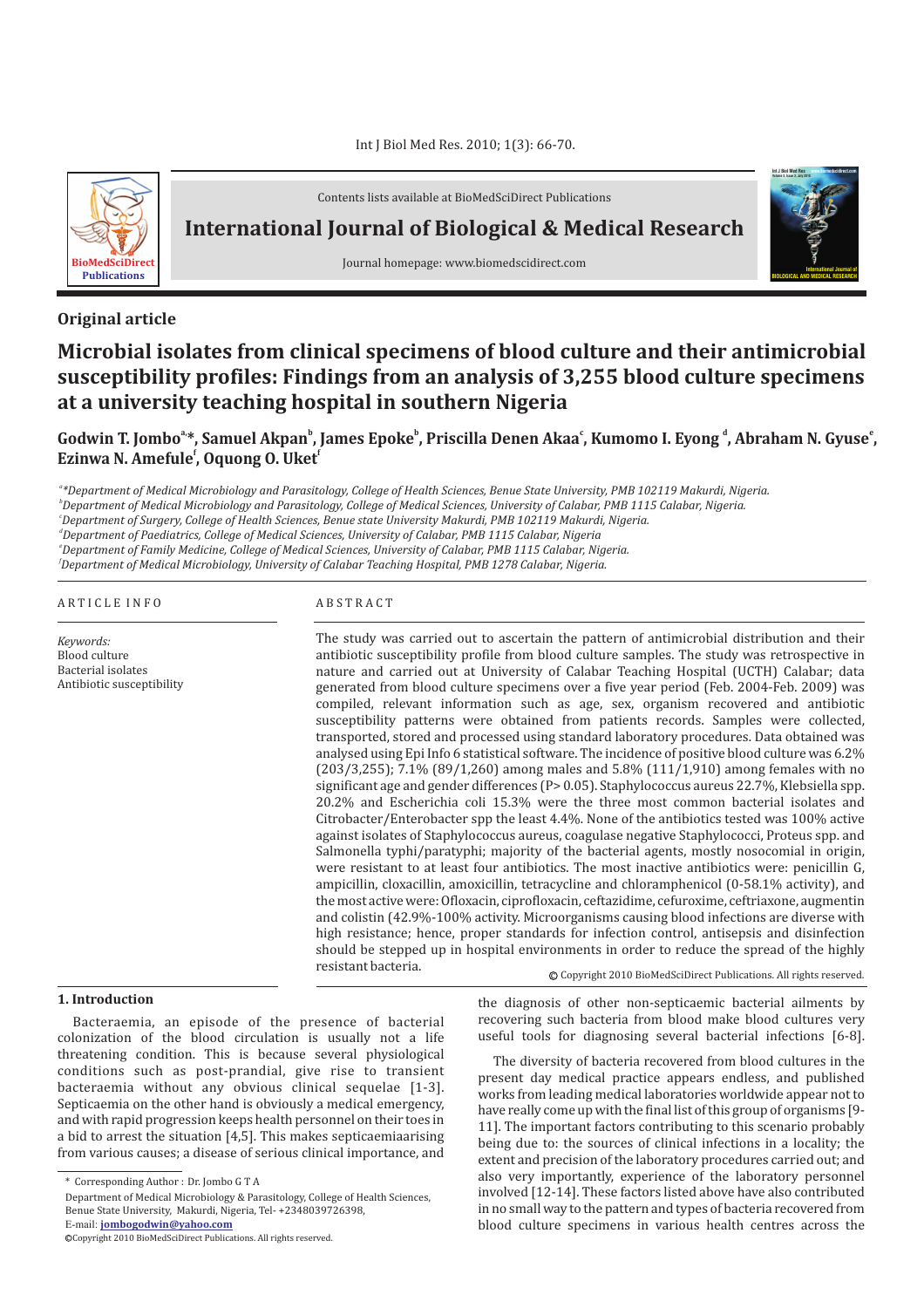country ranging from the specialist and teaching hospitals to the clinics at the district levels [15-17].

In view of the serious threat septicaemia poses to the life of a patient, it is necessary that clinicians practicing especially in the tropics be squinted with the pattern and nature of bacteria commonly implicated [18,19]. This would guarantee prompt and a more efficient management of the affected patients especially where facilities are lacking or inadequate for accurate diagnosis, as is often the situation in Africa's rural communities [20,21]. Also, good background knowledge of the antimicrobial susceptibility patterns of the bacterial isolates by the personnel may also contribute to a more efficient management of patients encountered in such scenarios. A study on microorganisms recovered from blood culture specimens and their antimicrobial susceptibility patterns at a University Teaching Hospital in southern Nigeria was therefore carried out for this purpose.

#### **2. Materials and Methods**

#### *2.1.Setting*

The study was carried out at University of Calabar Teaching Hospital (UCTH), which is situated in Calabar city, the capital of Cross Rivers state, south-south Nigeria.

#### *2.2.Procedure*

The study was retrospective in nature; data generated from the antibiotic susceptibility pattern of bacteria recovered from blood culture specimens were compiled for a period of five years (1st February, 2004 31st January, 2009). Specimens were collected, transported, stored and processed using standard laboratory procedures [22]. Briefly, using sterile procedures 2-4 mls of blood was collected and introduced into separate blood culture bottles (containing brain heart infusion and thioglycolate broths) and incubated for subsequent subcultures, Gram staining and biochemical methods. Modified Kirby-Bauer's diffusion method was used to carry out susceptibility testing [23]. Microorganisms recovered were grouped into nosocomial or community acquired based on the epidemiological circumstance of the blood specimens. Other relevant information such as: age, sex were obtained from patients records.

### *2.3.Analysis of Results*

The results were analysed using Epi Info-6, statistical software, p values  $\leq 0.05$  were considered significant.

### **3. Results**

Of the 3,255 blood culture specimens processed at the Microbiology laboratory of UCTH Calabar consisting of 1,283 (39.4%) and 1,972 (60.6%) from males and females respectively; the youngest and oldest patients were two days and 87 years respectively ( Table 1).

Table 1. Age and gender distribution of patients referred for blood culture at the University of Calabar Teaching Hospital, Calabar.

| Age (Years)  | Male%        | <b>Female%</b> | Total%      |
|--------------|--------------|----------------|-------------|
| $0-9$        | 357 (10.9)   | 421(13.0)      | 778 (23.9)  |
| $10-19$      | 223(6.9)     | 334 (10.3)     | 557 (17.1)  |
| $20 - 29$    | 197(6.1)     | 242 (7.4)      | 439 (13.5)  |
| 30-39        | 185(5.7)     | 270(8.5)       | 455 (14.0)  |
| $40 - 49$    | 57(1.7)      | 181(5.6)       | 238(7.3)    |
| 50-59        | 104(3.2)     | 147 (4.5)      | 251(7.7)    |
| 60-69        | 70(2.2)      | 164(5.0)       | 234(7.2)    |
| 70-79        | 62(1.9)      | 134(4.1)       | 196(6.0)    |
| > 80         | 5(0.1)       | 17(0.5)        | 22(0.7)     |
| Unclassified | 23(0.7)      | 62(1.9)        | 85(2.6)     |
| Total        | 1,283 (39.4) | 1,972 (60.6)   | 3,255 (100) |

The incidence of positive blood culture among the samples processed was 6.2% (203/3,255) (Figure 1).



Figure 1. Incidence of culture positive blood among clinical blood culture specimens processed at the University of Calabar Teaching Hospital, Calabar.

In relation to age, the incidence of positive blood culture was found to be 4.1% (32/775), 6.3% (35/557), 6.6% (29/439) and 6.4% (29/455) for those aged 0-9, 10-19, 20-29 and 30-39 respectively, while the incidence of infection among those aged 40- 49, 50-59, 60-69, 70-79 and those 80 years and above was 8.8% (21/238), 5.2% (13/251), 8.0% (21/234), 9.7%(19/196) and 4.5% (1/22) respectively, (P> 0.05) (Figure 2).



# $X^2$  (Yates Corrected) = 0.95, OR=1.27, RR=1.10, P > 0.05

NB: n= Number of persons in each age interval

Figure 2. Incidence of positive blood culture in relation to age among clinical blood culture specimens processed at the University of Calabar Teaching Hospital, Calabar.

In relation to gender, the incidence of blood infection among males and females was 7.1% (89/1,260) and 5.8% (111/1,910) respectively, (P> 0.05) (Figure 3).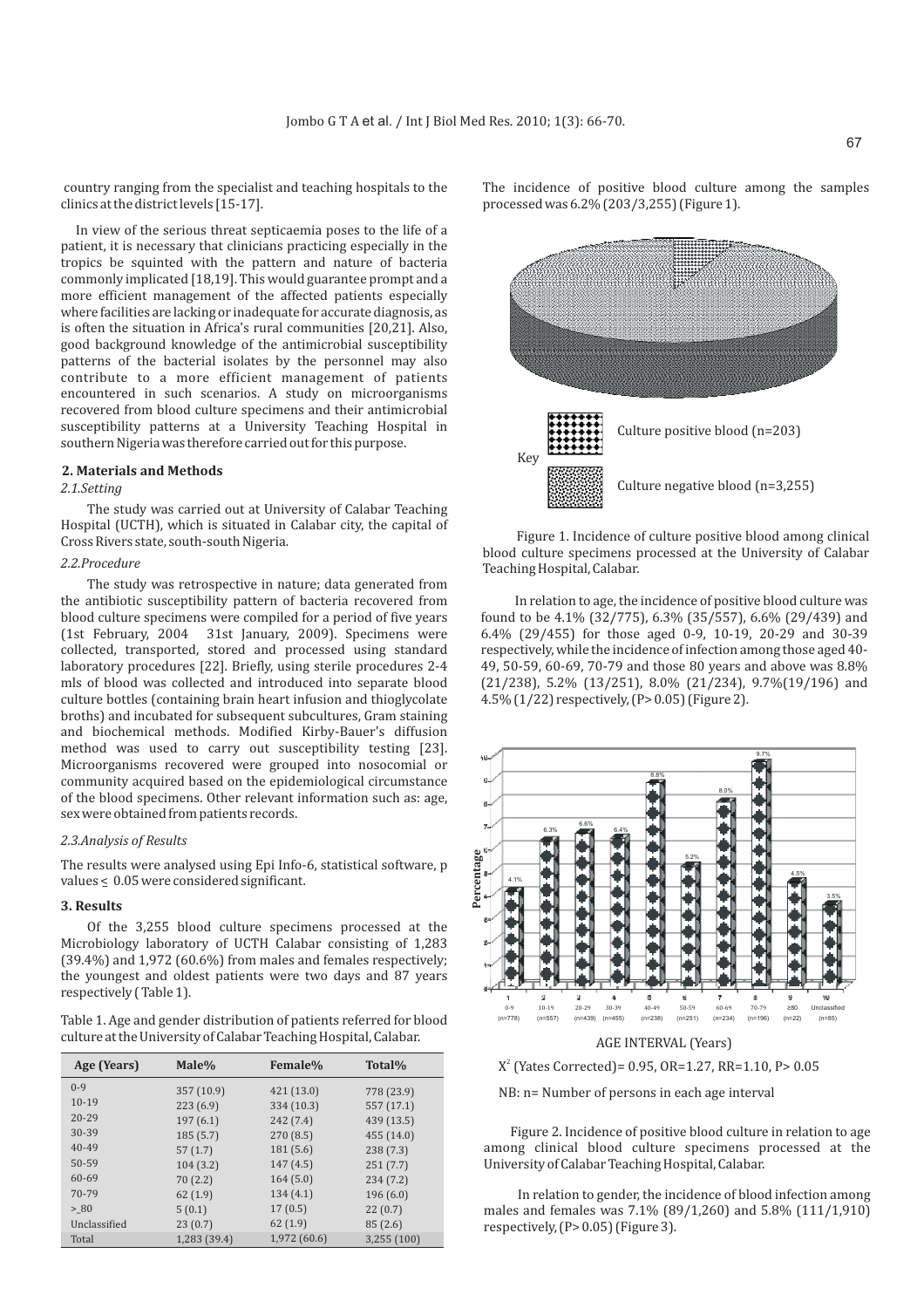

Microorganisms recovered from infected blood culture specimens were: Staphylococcus aureus 22.7% (n=46), Coagulase negative Staphylococci (CONS) 14.3% (n=29), Proteus species 11.3% (n=23), Klebsiella species 20.2% (n=41), Escherichia coli 15.3% (n=31), Salmonella typhi/paratyphi 10.3% (n=21) and Citrobacter/Enterobacter spp. 4.4% (n=9) Table 2.

Table 2. Micro-organisms recovered from clinical blood culture specimens at the University of Calabar Teaching Hospital, Calabar.

| Micro-organisms                  | Number (%) |
|----------------------------------|------------|
| Staphylococcus aureus            | 46 (22.7)  |
| Coagulase Negative Staphylococci | 29(14.3)   |
| Proteus species                  | 23(11.3)   |
| Klebsiella species               | 41(20.2)   |
| Escherichia coli                 | 31(15.3)   |
| Salmonella typhi/paratyphi       | 21(10.3)   |
| Citrobacter/Enterobacter         | 9(4.4)     |
| Others                           | 3(1.5)     |
| Total                            | 203 (100)  |

All the bacteria recovered were resistant to penicillin while 9.7% and 11.1% of the E. coli and Citrobacter/Enterobacter spp. were susceptible to ampicillin. None of the antimicrobials tested was 100% active against the isolates of S. aureus, CONS, Proteus spp. and Salmonella typhi/paratyphi. Majority of the bacteria nosocomial in origin were resistant to at least four antitiotics tested. Staphylococcus. Aureus was 45.6% sensitive to streptomycin, 89.1% sensitive to ceftazidime and 93.5% sensitive to Ofloxacin and ceftriaxone. All the isolates of CONS were resistant to chloramphenicol, tetracycline, cloxacillin, ampicillin and penicillin G with sensitivities to amoxicillin, gentamicin and, ciprofloxacin and ceftriaxone in the range of 3.4%, 58.6% and 96.6% respectively. None of the 23 isolates of Proteus spp. was susceptible to ampicillin, cloxacillin and tetracycline while sensitivities to amoxicillin and co-trimoxazole, gentamicin and amikacin, ciprofloxacin and ceftriaxone, and colistin were respectively 8.6%, 56.5%, 91.3% and 87.8%.

The sensitivity profile of the 41 isolates of Klebsiella spp. to ampicillin, tetracycline, streptomycin, ceftriaxone and ofloxacin were 0%, 14.6%, 80.5%, 97.6% and 100% respectively. Of the 31 E. coli isolates, 9.7%, 25.8%, 58.1%, 80.6%, 87.1%,96.7% and 100% respectively against ampicillin, co-trimoxazole, chloramphenicol, colistin and amikacin, ceftazidime, cefuroxime and ceftriaxone and, Ofloxacin and ciprofloxacin. All the 21 isolates of Salmonella typhi/paratyphi were resistant to ampicillin, cloxacillin and tetracycline with sensitivities in the range of 14.3%, 19.0%, 42.9%, 66.7%, 85.7% and 95.2% against co-trimoxazole, amoxicillin, colistin, ceftazidime, cefuroxime and, ceftriaxone and Ofloxacin respectively. Hundred percent sensitivity was recorded by all the 9 isolates of Citrobacter/Enterobacter spp. against Ofloxacin, ciprofloxacin and ceftriaxone, while the activities of ampicillin, augmentin, gentamicin and ceftazidime were in the range of 11.1%, 66.7%, 77.9% and 88.9% against the organisms (Table 3).

**Table 3. Antimicrobial susceptibility pattern of micro-organisms recovered from clinical specimens of blood culture at University of Calabar Teaching Hospital, Calabar. (Figures in Percentages).**

|                          |                          | A              | N                      | T            |              | M                             |                          | $\mathcal{C}$                 | $\mathbb{R}$           | $\Omega$               | <sub>B</sub>          |                        | A                 | L                      | S                      |                        |                        |
|--------------------------|--------------------------|----------------|------------------------|--------------|--------------|-------------------------------|--------------------------|-------------------------------|------------------------|------------------------|-----------------------|------------------------|-------------------|------------------------|------------------------|------------------------|------------------------|
| Micro-organism           | P<br>E<br>N              | A<br>M<br>P    | $\mathsf{C}$<br>L<br>X | A<br>M<br>X  | T<br>E<br>T  | $\mathsf{C}$<br>$\Omega$<br>T | A<br>$\overline{U}$<br>G | $\mathsf{C}$<br>$\Omega$<br>L | S<br>T<br>$\mathbb{R}$ | $\mathsf{G}$<br>E<br>N | A<br>M<br>$\mathbf K$ | $\mathbf{0}$<br>F<br>X | $\mathsf{C}$<br>P | $\mathsf{C}$<br>T<br>Z | $\mathsf{C}$<br>F<br>U | $\mathsf{C}$<br>F<br>X | $\mathsf{C}$<br>H<br>L |
| S-aureus $(n=46)$        | $\overline{0}$           | $\mathbf{0}$   | $\mathbf{0}$           | $\mathbf{0}$ | $\mathbf{0}$ | $\mathbf{0}$                  | 69.5 63.0                |                               |                        | 45.6 63.0              | 69.6                  | 93.5                   | 93.5              | 89.1                   | 69.6                   | 93.3                   | $\Omega$               |
| $CONS(n=29)$             | $\mathbf{0}$             | $\overline{0}$ | $\overline{0}$         | 3.4          | $\mathbf{0}$ | $\mathbf{0}$                  | 58.6 55.2                |                               |                        | 65.5 58.6 75.8         |                       | 93.1                   | 96.6              | 93.1                   | 75.8                   | 96.6                   | $\Omega$               |
| Proteus spp. $(n=23)$    | $\overline{\phantom{a}}$ | $\overline{0}$ | $\overline{0}$         | 8.6          | $\mathbf{0}$ | 8.6                           | 56.5 87.8                |                               | 82.6                   |                        | 56.5 56.5             | 95.7                   | 91.3              | 91.3                   | 82.6                   | 82.6                   | 8.6                    |
| Klebsiella spp. $(n=23)$ | $\overline{\phantom{0}}$ | $\Omega$       | 14.6                   | 14.6         | 14.6         | 17.1                          |                          | 92.7 75.6                     | 80.5                   | 78.0                   | 75.6                  | 100                    | 97.6              | 80.5                   | 75.6                   | 97.6                   | 41.6                   |
| E.coli $(n=31)$          | $\overline{\phantom{a}}$ | 9.7            | 19.4                   | 12.9         | 19.4         | 25.8                          | 96.8                     | 80.6                          | 74.2                   | 87.1                   | 80.6                  | 100                    | 100               | 87.1                   | 96.7                   | 96.7                   | 58.1                   |
| Salmonella spp.(n=21)    | $\overline{\phantom{a}}$ | $\Omega$       | $\Omega$               | 19.0         | $\mathbf{0}$ | 14.3                          | 85.7                     | 42.9                          | 66.7                   | 33.3                   | 66.7                  | 90.5                   | 95.2              | 66.7                   | 85.7                   | 85.7                   | 42.9                   |
| Citrobacter/Enterobacter | $\sim$                   | 11.1           | 33.3                   | 33.3         | 11.1         | 22.2                          | 66.7                     | 44.4                          |                        | 55.6 77.9              | 44.4                  | 100                    | 100               | 88.9                   | 77.9                   | 100                    | 55.6                   |

spp. (n=9)

**Key:** PEN=Penicillin G, AMP = Ampicillin, CLX=Cloxacillin, AMX=Amoxicillin, TET=Tetracycline, COT=Co=trimoxazole, AUG=Augmentin (clavulanate potentiated amoxicillin), COL-Colistin, STR=Streptomycin, GEN=Gentamicin, AMK= Amikacin, OFX = Ofloxacin, CIP=Ciprofloxacin, CTZ= Ceftazidime, CFU= Cefuroxime, CTX=Ceftriaxone, CHL=Chloramphenicol, CONS= Coagulase negative Staphylococci, n= Number of isolates.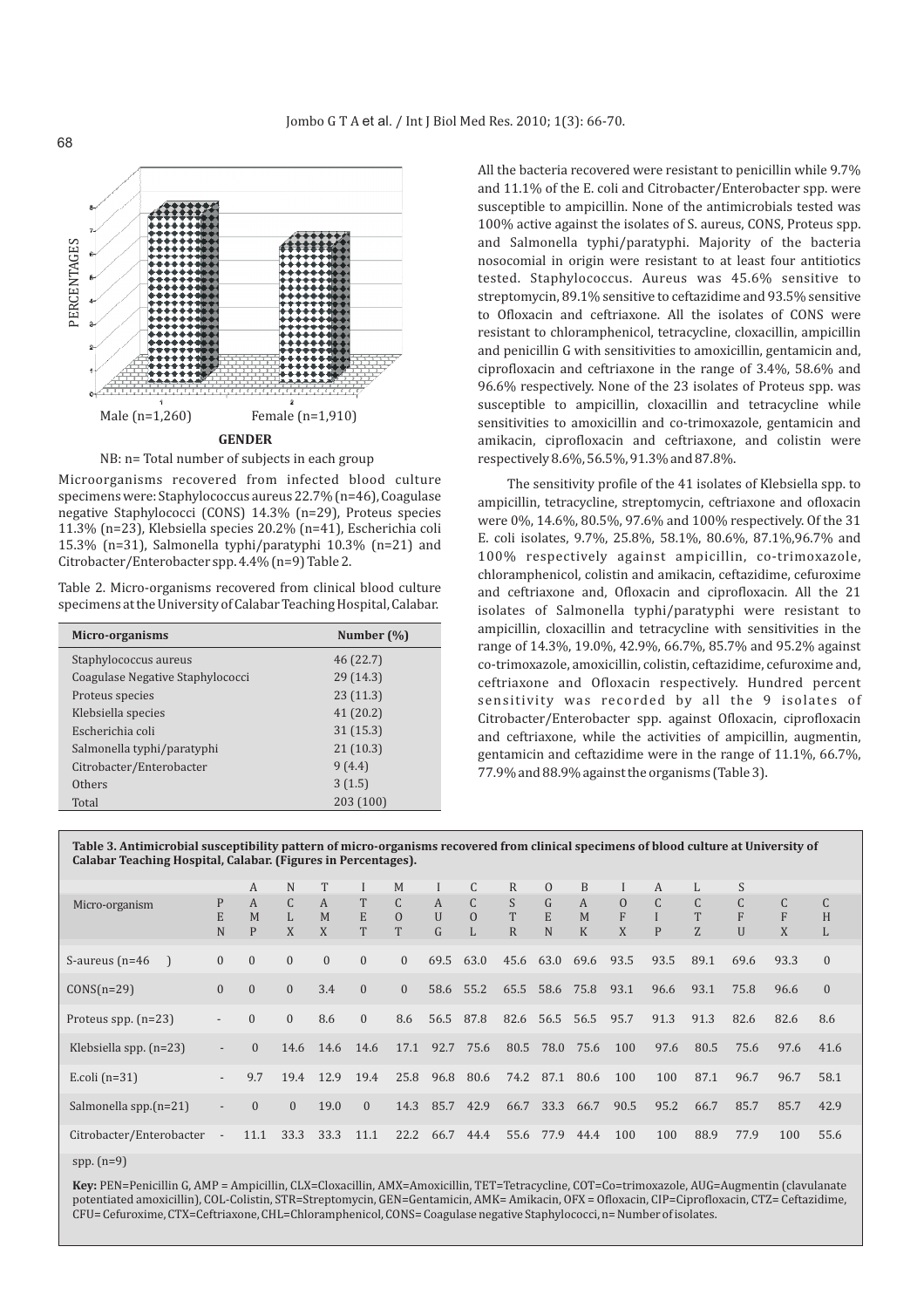#### **4.Discussion**

From the 3,255 blood specimens cultured within a span of five years, the incidence of positive blood culture was 6.2%  $(n=203)$  with no gender or age difference  $(P> 0.05)$ . Staphylococcus aureus 22.7%, Klebsiella spp. 20.2% and Escherichia coli were the three most common bacteria recovered: other bacteria being coagulase negative staphylococci (CONS) 14.3%, Proteus spp. 11.3%, Salmonella typhi/paratyphi 10.3% and the least encountered organisms- Citrobacter/Enterobacter spp. 4.4%. This pattern of bacterial isolates partly agrees with that of a similar study in Yobe state, Nigeria [24], where E. coli, S. aureus and Klebsiella spp. were among the commonest agents encountered; similar findings were also documented in Slovakia [25] where E. coli and Klebsiella spp. were the dominant microorganisms; and from Warsaw, Poland [26] where E. coli, Klebsiella and Proteus spp. were the dominant members of Enterobacteriaceae encountered.

Considering the potential of bacteriaemia and septicaemia to rapidly deteriorating clinical progression, laboratory personnel especially in the developing world, where processing and distribution of laboratory results is still largely done manually, should endeavour to supply relevant periodic preliminary reports on blood culture specimens so as to properly direct the course of effective management of these patients. The microbial isolates from the present study are partly different from that documented in: New Mexico [11] where Capnocytophaga carnimorsus was recovered from the blood samples of a fatal case of septicaemia; Madrid, Spain [12], where Cokeromyces recurvatus, Cunninghamella bertholletiae and Mucor circinelloides among other Zygomycota were variously recovered from blood of, principally immunosuppressed patients; Lagos, Nigeria [10], where Acinetobacter spp. were isolated; and from Ramat Aviv Israel [9] where Vibrio vulnificus was principally recovered from the blood of subjects of with liver disease or impaired immunity. Apart from the obvious morbid and pre-morbid conditions behind the apparent unusual findings from other research centres, the quality of laboratory facilities at each centre also has a significant role to play. The isolation of Trichosporon beigelii in Bethesda, Maryland [27], Cryptococcus neoformans in Manitoba, Canada [28], and Candida lustaniae in Solna, Sweden [29] contrary to the present findings, all attest to the diverse and unending list of microorganisms recoverable from blood cultures; these should as well be looked up for.

Antimicrobial susceptibility profile of the microorganisms showed that the activity of penicillin G, ampicillin, cloxacillin, tetracycline, co-trimoxazole and chloramphenicol on most of the bacterial isolates ranged from 0% to 58%; Ofloxacin, ciprofloxacin, ceftazidime, cefuroxime and augmentin had the highest activity against majority of the isolates in the range of 36.5% to 100%. In view of the fact that no antimicrobial agent tested had 100% activity against S. aureus, CONS, Salmonella typhi/paratyphi and Proteus spp. and each recovered agent being resistant to at least 4 antimicrobial agents underscores the depth of antibiotics resistance in contemporary medical practice. This growing antibiotic resistance of Enterobacteriaceae has also been well documented in Brazil [30], Vietnam [31] and South Africa [32]. The rapid acquisition of plasmid-mediated beta-lactamases has largely been implicated [33,34]. Treatment of Staphylococcal infections at present is also a major clinical challenge; findings from Asia Pacific [35], Germany [36] and Ile Ife Nigeria [37], similar to that from the present findings, have also clearly unveiled this widespread antibiotics resistance pattern with more disturbing methicillin-resistanct strains [38].

Proper control of infections at hospital settings would drastically reduce the spread of nosocomial infections whose bacterial isolates often times have presented with challenging scenarios in their management [39,40]. Also standardized antibiotics sensitivity tables comprising mainly local antibiotics in use should be made available at the local health centres and reviewed periodically. This would offer meaningful guide to clinicians on daily basis when confronted with medical emergencies.

#### **5.Conclusion**

This study has also reaffirmed the wide microbial diversity of clinical blood culture specimens. In view of the diverse and probably unending list of microorganisms causing blood infections, laboratory facilities should by deployed to accommodate as wide possibilities as possible. Most of the bacteria recovered from blood specimens were resistant to at least four antibiotics and several microorganisms were not sensitive (100%) to all the antibiotics tested. In view of the emergencies associated with septicaemia and bacteraemia, sensitivity charts should be readily consulted for their prompt management.

#### **Acknowledgement**

The authors wish to express their sincere appreciation to the following persons: Mr Diaro N. Adebayo, Mr Dominic Uffot, Mrs Mador N. Baki and other scientists involved in the processing of the samples; Mr Victor Effa, Mrs Atim Ukpong and other technicians for their assistance in biochemical tests and antibiotic susceptibility tests; and Mr Ekpo Eyo, Mrs Alice Ukpong and Andy A. Egbe for their immeasurable roles in sample collection and documentation of laboratory reports.

#### **6.References**

- [1] Souvenir D, Anderson DE Jr, Palpant S, Mroch H, Askin S, Anderson J, Claridge J, Eiland J, Malone C, Garrison MW, Watson P, Campbell DM. Blood culture positive for coagulase negative Staphylococci; Antisepsis, Pseudobacteremia and Therapy of patients. J Clin Microbiol.1998; 36(7): 1923-1926.
- [2] Bates DW, Cook EF, Goldman L, Lee TH. Predicting bacteremia in hospitalised patients: a prospectively validated model. Ann Intern Med.1990; 113: 495-500.
- [3] Chandrasekar PH, Brown WJ. Clinical issues of blood cultures. Arch Intern Med.1994; 154: 841-849.
- [4] Chia JWZ, Hsu LY, Chai LY, Tambyah PA. Epidemiology and outcomes of community-onset methicillin-susceptible Staphylococcus aureus bacteraemia in a University Hospital in Singapore. BMC Infect Dis.2008; 8: e14.
- [5] Benfield T, Espersen F, Frimodt-Moller N, Jensen AG, Larsen AR, Pallesen LV, Skov R, Westh H, Skinhoj P. Increasing incidence but decreasing inhospital mortality of adult Staphylococcus aureus bacteraemia between 1981 and 2000. Clin Microbiol Infect.2007; 13:257-263.
- [6] Hill PC, Onyeama CO, Ikumapayi UN, Secka O, Ameyaw S, Simmonds N, Donkor SA, Howie SR, Tapgun M, Corrah T, Adegbola RA. Bacteraemia in patients admitted to an urban hospital in West Africa. BMC Infect Dis.2007; 7: 2-8.
- [7] Friedman ND, Kaye KS, Stout JE, McGarry SA, Trivette SL, Briggs JP, Lamm W, Clark C, MacFarquhar J, Walton AL, Reller LB, Sexton DJ, Health careassociated bloodstream infections in adults: a reason to change the accepted definition of community-acquired infections. Ann Intern Med.2002; 137: 791-797.
- [8] Peltola H. Burden of meningitis and other severe bacterial infections of children in Africa: implications for prevention. Clin Infect Dis.2001; 31: 64-75.
- [9] Bisharat N, Cohen DI, Harding RM, Falush D, Crook DW, Peto T, Maiden MC. Hybrid Vibrio vulnificus. CDC-Morb Mortal Wkly Rep.2005; 11(1): 23-24.